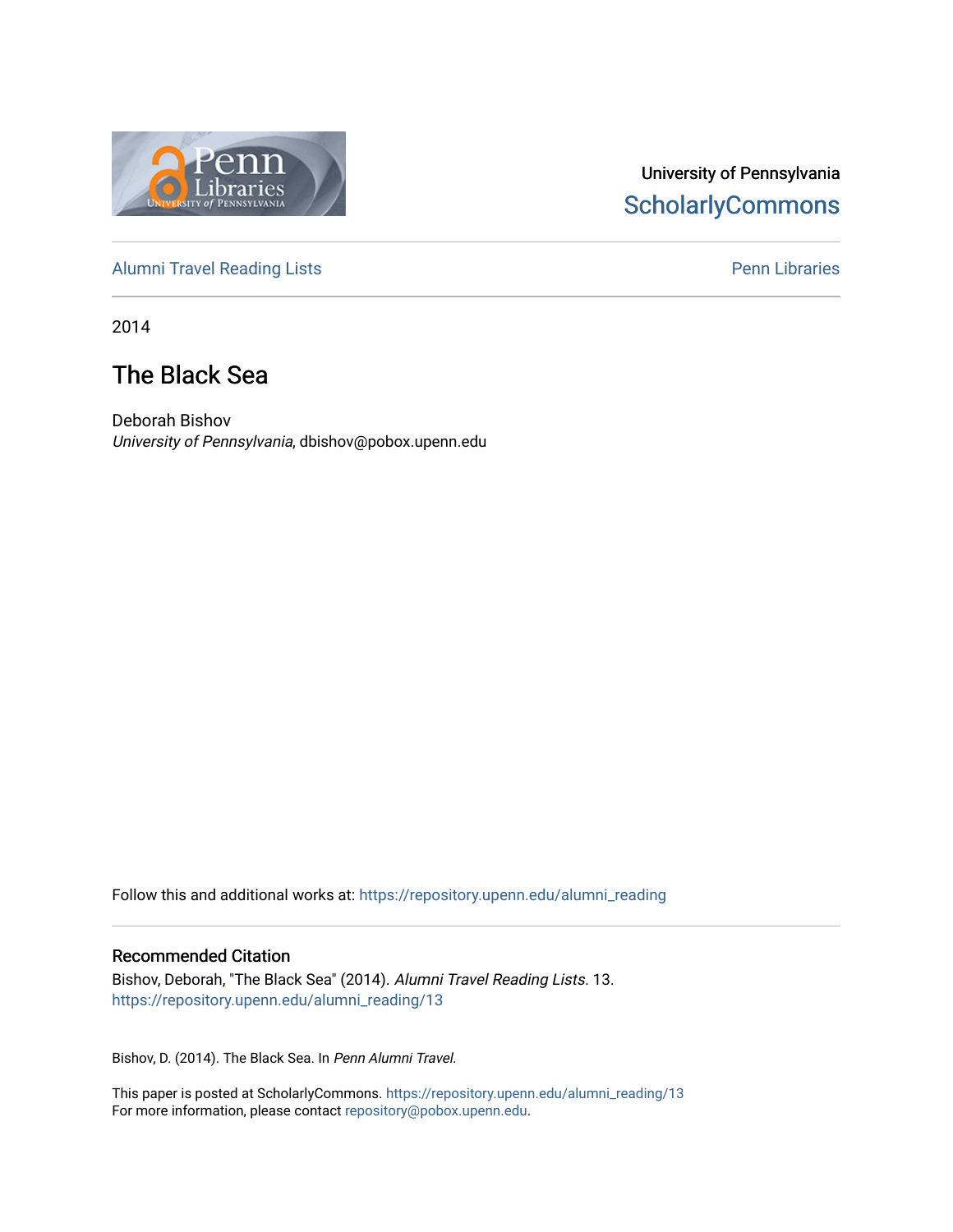# The Black Sea

#### Abstract

Suggested resources for the Penn Alumni Travel cruise around the Black Sea. See the Library Guide for this bibliography [here.](http://guides.library.upenn.edu/alumnitravelreading_blacksea)

#### Keywords

black sea, cruise, bibliography, penn, alumni, travel, readings, guidebooks

#### **Comments**

Bishov, D. (2014). The Black Sea. In Penn Alumni Travel.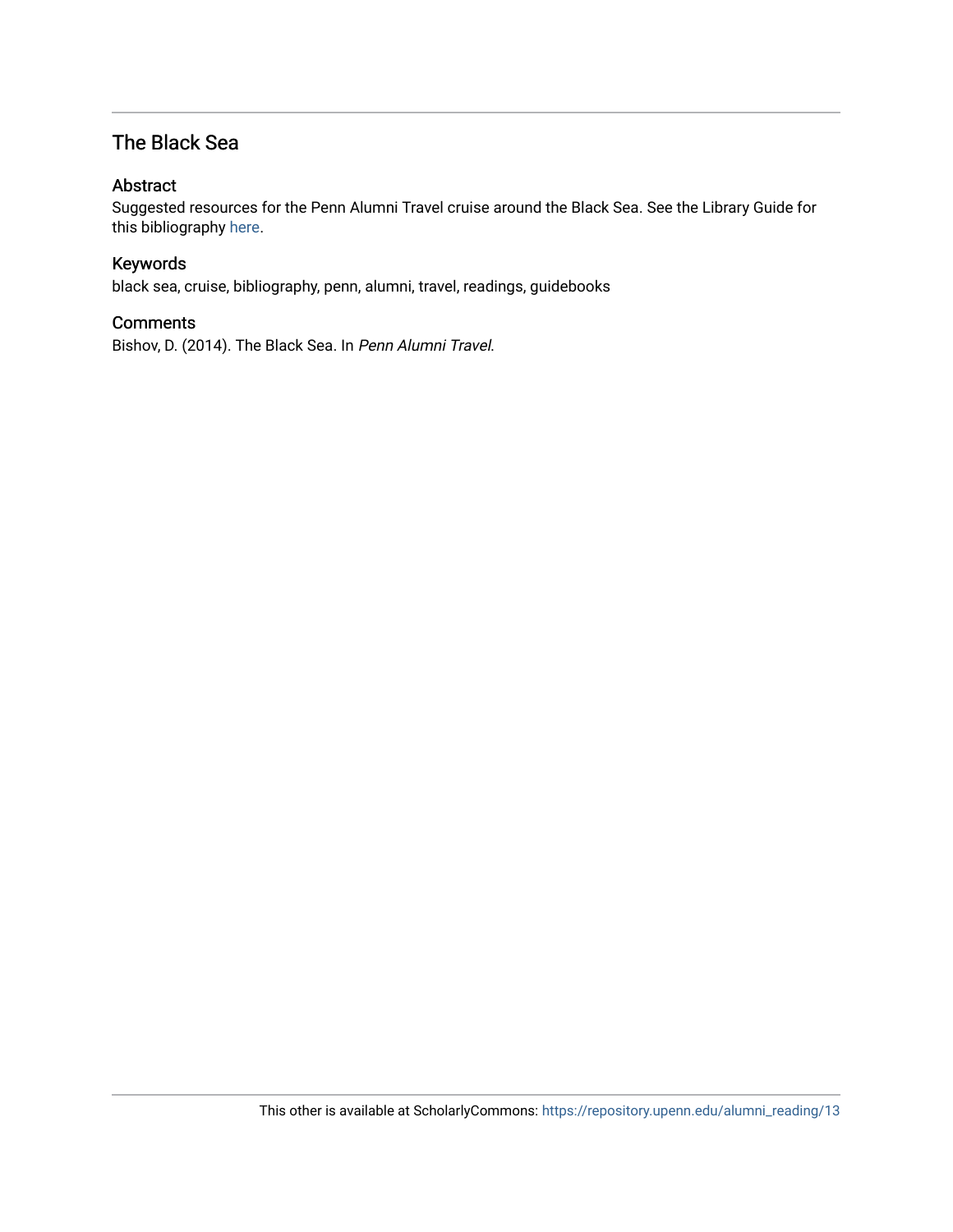

Alumni Travel Reading List **The Black Sea** July  $16^{th} - 30^{th}$ , 2014

Prepared by Penn Library Subject Specialist:

Deborah Bishov Research and Instructional Services Intern

"Discover the astounding wealth of culture and history on the shores of the Black Sea during an exciting journey that takes you from the birth of civilization to the dramatic end of the Cold War. Begin with two nights in Istanbul, the fabled capital of two powerful empires. Explore the Blue Mosque, Hagia Sophia and more. Then embark MV Aegean Odyssey, a premium-class ship, for an eleven night cruise to see more of Turkey plus Georgia, Russia, Ukraine, and Bulgaria. This boutique ship offers unique access to remote harbors. Visit beautiful Trabzon and its mountainside monastery, see the botanical gardens of Batumi and Sochi, and explore Feodosiya's Genoese fortress. Discover Yalta's palaces and literary heritage, and the powerful military and ancient histories of Sevastopol. Enjoy the arts and culture of vibrant Odessa and the popular resort Nessebur. This spectacular adventure includes deluxe hotel accommodations, an excursion in every port, a lecture series by noted scholars, an extensive meal plan, and gratuities for guides and drivers on included excursions and for cabin and restaurant staff on the ship." (From the Penn Alumni Travel website)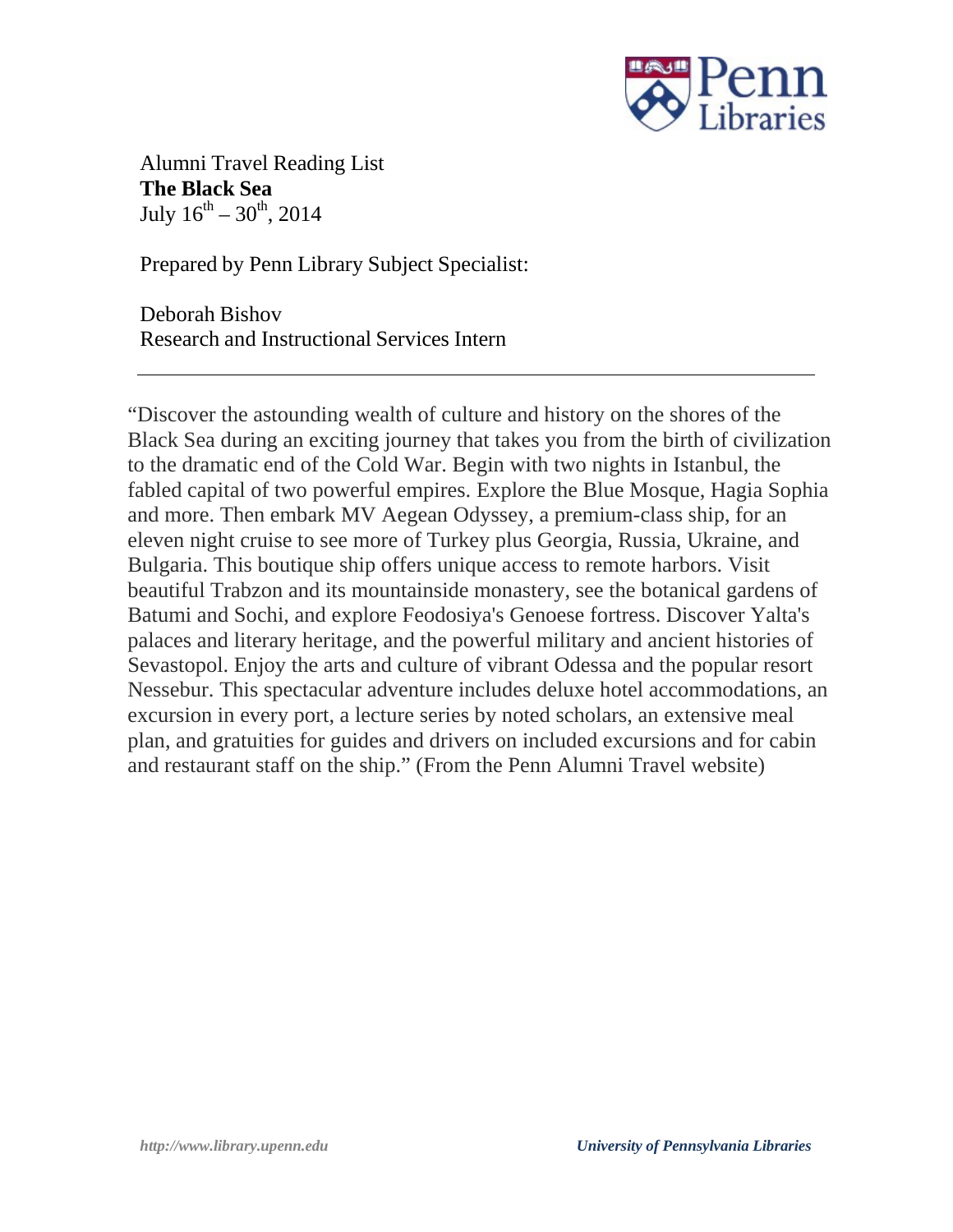

## **Suggested Resources**

### *Black Sea: Histories*

King, Charles. *The Black Sea: A History.* Oxford University Press, 2004.

A political and cultural history of the Black Sea and the lands that border it, from 700 B.C. to 1990. As noted on the dust jacket, "King investigates the myriad connections that have made the Black Sea more of a bridge than a boundary, linking religious communities, linguistic groups, empires, and later, nations and states." Includes an extensive bibliography of works on related topics.

Crampton, Richard. *A Concise History of Bulgaria (Cambridge Concise Histories).* Cambridge University Press, 2010.

NATO and the EU. Includes maps and photographs.

From the leading English language expert on the history of Bulgaria, this compact volume covers Bulgarian history from prehistoric times through its admission to

Iline, Nicolas, ed. *Odessa Memories.* University of Washington Press, 2004.

Covers the rich cultural history of Odessa from the mid-19th century through the Russian Revolution of 1917. Includes essays from historians Patricia Herlihy, Oleg Gubar, and Alexander Rozenboim and from Bel Kaufman, writer and granddaughter of Sholem Aleichem, whose childhood was spent in Odessa. Illustrated with a wealth of vintage postcards, photographs, posters, advertisements, and illustrations.